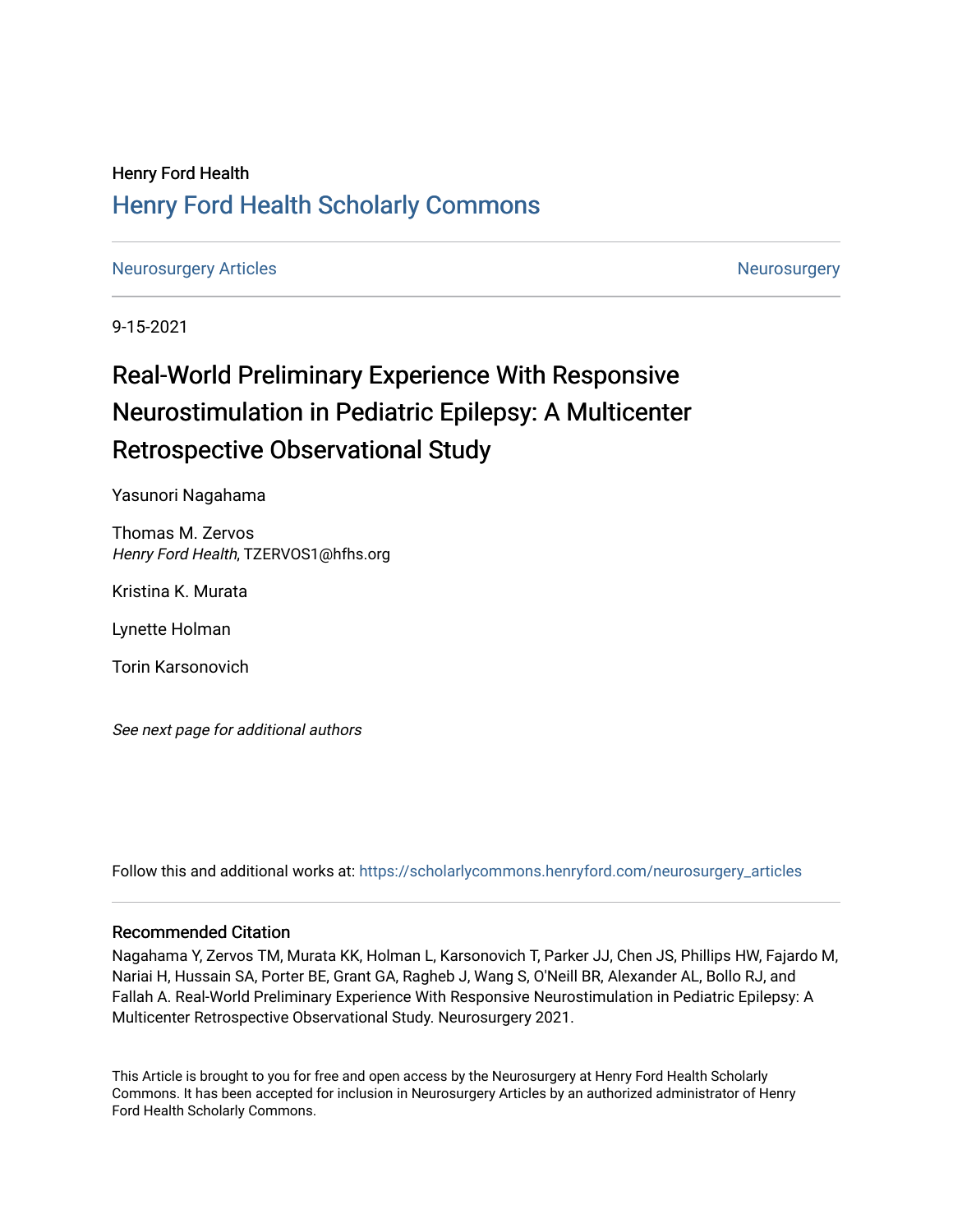## Authors

Yasunori Nagahama, Thomas M. Zervos, Kristina K. Murata, Lynette Holman, Torin Karsonovich, Jonathon J. Parker, Jia-Shu Chen, H. Westley Phillips, Marytery Fajardo, Hiroki Nariai, Shaun A. Hussain, Brenda E. Porter, Gerald A. Grant, John Ragheb, Shelly Wang, Brent R. O'Neill, Allyson L. Alexander, Robert J. Bollo, and Aria Fallah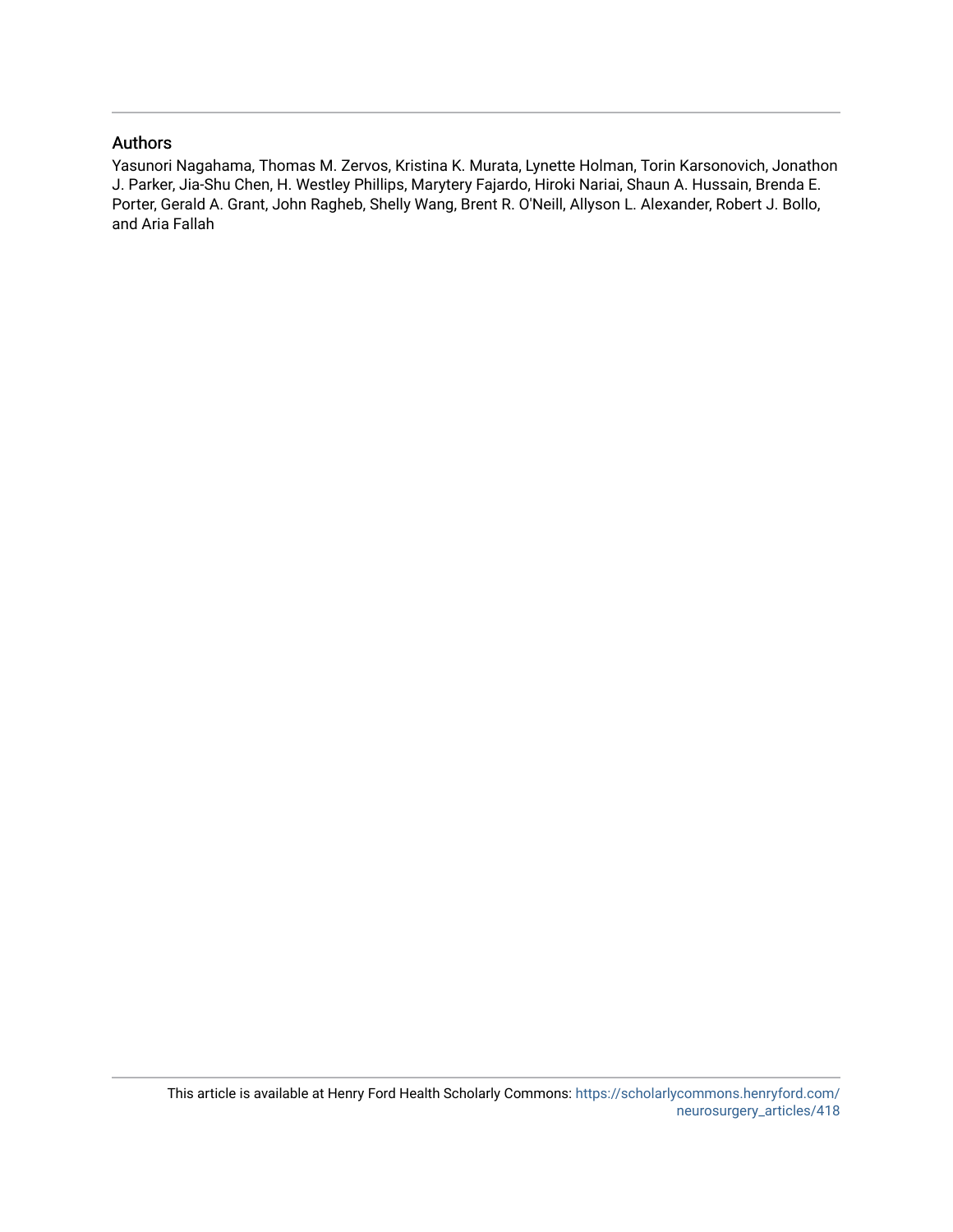**Yasunori Nagahama, MD [‡](#page-2-0)[§](#page-2-1)[¶](#page-3-0)<sup>∗</sup>**

**Thomas M. Zervos, MD [||](#page-3-1)<sup>∗</sup> Kristina K. Murata, MSN, FNP-B[C#](#page-3-2) Lynette Holman, BS[∗∗](#page-3-3) Torin Karsonovich, D[O‡‡](#page-3-4) Jonathon J. Parker, MD, Ph[D§§](#page-3-5) Jia-Shu Chen, B[S¶¶](#page-3-6) H. Westley Phillips, M[D‡](#page-2-0) Marytery Fajardo, M[D||||](#page-3-7) Hiroki Nariai, MD, PhD, MS[#](#page-3-2) Shaun A. Hussain, M[D#](#page-3-2) Brenda E. Porter, MD, Ph[D##](#page-3-8) Gerald A. Grant, M[D§§](#page-3-5) John Ragheb, MD[∗∗∗](#page-3-9) Shelly Wang, MD, MPH[∗∗∗](#page-3-9) Brent R. O'Neill, M[D§](#page-2-1) [¶](#page-3-0) Allyson L. Alexander, MD, Ph[D§](#page-2-1) [¶](#page-3-0) Robert J. Bollo, MD [∗∗](#page-3-3) Aria Fallah, MD, MSc [‡](#page-2-0) [#](#page-3-2)**

<span id="page-2-0"></span>‡Department of Neurosurgery, University of California Los Angeles, Los Angeles, California, USA; §Division of Pediatric Neurosurgery, Children's Hospital Colorado, Aurora, Colorado, USA; **(Continued on next page)**

<span id="page-2-1"></span>

∗Yasunori Nagahama and Thomas M. Zervos contributed equally to this work.

#### **Correspondence:**

Aria Fallah, MD, MSc, Department of Neurosurgery, David Geffen School of Medicine at UCLA, UCLA Mattel Children's Hospital, 300 Stein Plaza, Suite 525, Los Angeles, CA 90095-6901, USA. Email: [AFallah@mednet.ucla.edu](mailto:AFallah@mednet.ucla.edu)

**Received,** February 17, 2021. **Accepted,** July 9, 2021.

<sup>C</sup> Congress of Neurological Surgeons 2021. All rights reserved. For permissions, please e-mail: [journals.permissions@oup.com](mailto:journals.permissions@oup.com)

## **Real-World Preliminary Experience With Responsive Neurostimulation in Pediatric Epilepsy: A Multicenter Retrospective Observational Study**

**BACKGROUND:**Despite the well-documented utility of responsive neurostimulation (RNS, NeuroPace) in adult epilepsy patients, literature on the use of RNS in children is limited. **OBJECTIVE:** To determine the real-world efficacy and safety of RNS in pediatric epilepsy patients.

**METHODS:** Patients with childhood-onset drug-resistant epilepsy treated with RNS were retrospectively identified at 5 pediatric centers. Reduction of disabling seizures and complications were evaluated for children  $\left($  < 18 yr) and young adults ( $>$ 18 yr) and compared with prior literature pertaining to adult patients.

**RESULTS:** Of 35 patients identified, 17 were <18 yr at the time of RNS implantation, including a 3-yr-old patient. Four patients (11%) had concurrent resection. Three complications, requiring additional surgical interventions, were noted in young adults (2 infections [6%] and 1 lead fracture [3%]). No complications were noted in children. Among the 32 patients with continued therapy, 2 (6%) achieved seizure freedom, 4 (13%) achieved  $\geq$ 90% seizure reduction, 13 (41%) had  $\geq$ 50% reduction, 8 (25%) had  $\lt$ 50% reduction, and 5 (16%) experienced no improvement. The average follow-up duration was 1.7 yr (median 1.8 yr, range 0.3-4.8 yr). There was no statistically significant difference for seizure reduction and complications between children and young adults in our cohort or between our cohort and the adult literature.

**CONCLUSION:** These preliminary data suggest that RNS is well tolerated and an effective off-label surgical treatment of drug-resistant epilepsy in carefully selected pediatric patients as young as 3 yr of age. Data regarding long-term efficacy and safety in children will be critical to optimize patient selection.

**KEY WORDS:** Brain stimulation, Children, Closed-loop, Eloquent cortex, Multifocal epilepsy, Neuromodulation

Neurosurgery 0:1–9, 2021 <https://doi.org/10.1093/neuros/nyab343> www.neurosurgery-online.com

 $\sum_{\text{val/3}}$  rug-resistant epilepsy (DRE) impacts<br>partial-onset seizures.<sup>1</sup> The responsive  $\sim$ 1/3 of patients who experience partial-onset seizures.<sup>[1](#page-9-0)</sup> The responsive neurostimulation system (RNS, NeuroPace, Mountain View, California) is a cranially implanted, closed-loop, brain-responsive stimulation system, currently approved by the U.S. Food and Drug Administration for patients

**ABBREVIATIONS: DRE,** drug-resistant epilepsy; **RNS,** responsive neurostimulation; **SEEG,** stereoelectroencephalography; **VNS,** vagus nerve stimulation

Neurosurgery Speaks! Audio abstracts available for this article at [www.neurosurgery-online.com.](https://academic.oup.com/neurosurgery/article-lookup/doi/10.1093/neuros/nyab343)

with DRE despite an adequate trial of  $\geq 2$ antiepileptic medications who are  $\geq$ 18 yr of age and have 1 or 2 unresectable seizure foci. The system has 2 ports allowing connection of two 4-contact leads (depth and/or subdural cortical strip leads). Additional leads may be implanted and left unconnected for future use. The system continues to sense electrocorticographic activities and can be programmed to deliver stimulation customized along multiple parameters in response to specific electrocorticographic patterns. Prior studies demonstrated the benefits and safety of RNS in patients of age 18 to 70 yr.<sup>[2-](#page-9-1)[6](#page-9-2)</sup>

Despite well-documented utility in adult epilepsy patients, literature on the use of RNS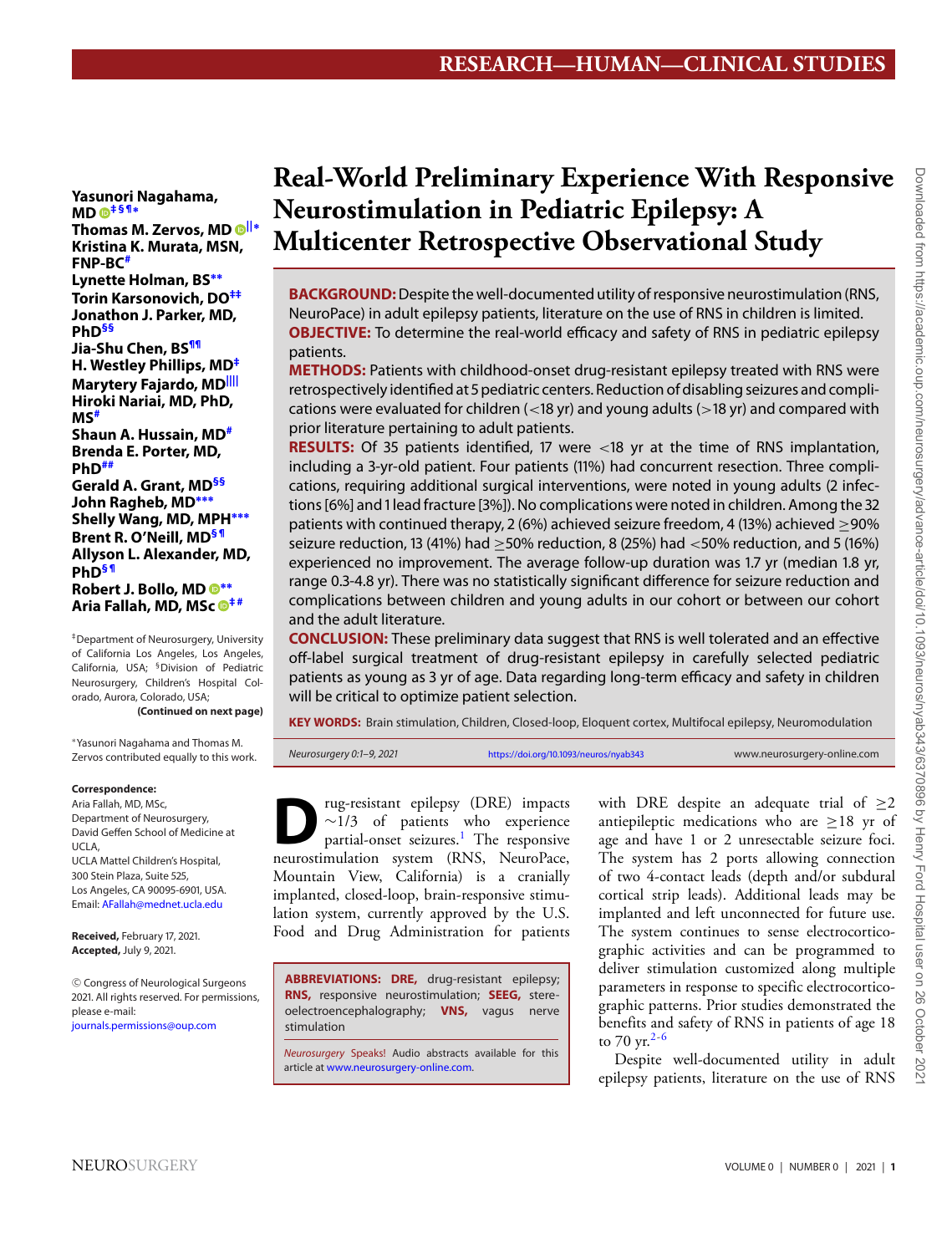(NeuroPace) in children is limited.[7-](#page-9-3)[9](#page-9-4) We undertook a multicenter study to retrospectively assess the efficacy and safety of RNS at multiple pediatric epilepsy centers in a diverse, real-world pediatric population.

## **METHODS**

#### **Study Design and Setting**

This study was a multicenter retrospective cohort study across 5 academic pediatric epilepsy centers in the United States. The study centers include (1) UCLA Mattel Children's Hospital in Los Angeles, California; (2) Primary Children's Hospital in Salt Lake City, Utah; (3) Lucille Packard Children's Hospital Stanford in Palo Alto, California; (4) Nicklaus Children's Hospital in Miami, Florida; and (5) Children's Hospital Colorado in Aurora, Colorado. This study was approved by the institutional review board at each participating center with a waiver of informed consent.

#### **Participants and Perioperative Management**

We included consecutive patients who underwent RNS (NeuroPace) implantation at the participating pediatric epilepsy centers. All patients with a history of childhood-onset DRE who underwent RNS implantation before April 2020 were identified. Patients who had a history of prior epilepsy surgery and/or who had concurrent partial resection of a presumed epileptogenic zone were considered eligible for the study. Patients who had 1 functional/connected RNS lead targeting the thalamus were also considered eligible, but those who had both functional/connected leads targeting the thalamus (ie, an RNS system used in place of a deep brain stimulation device) were excluded. All identified patients underwent RNS implantation after a standard presurgical evaluation and discussion in a multidisciplinary epilepsy conference.

Despite relatively minor institutional differences (eg, duration of perioperative antibiotics), all patients in this study, both children (<18 yr) and young adults (>18 yr), were managed similarly during the perioperative period at each participating center, without any differences in the technical aspects of RNS implantation (eg, 4 centers delayed RNS implantation following stereoelectroencephalography [SEEG] evaluation; 3 centers used intraoperative Bacitracin irrigation and 2 centers used intraoperative Vancomycin powder; all centers implanted the entire RNS system [leads and generator] during 1 surgery). In general, no special precautions (other than avoiding contact sports) were taken postoperatively to reduce the risk of device damages.

#### <span id="page-3-0"></span>**(Continued from previous page)**

<span id="page-3-8"></span><span id="page-3-7"></span><span id="page-3-6"></span><span id="page-3-3"></span><span id="page-3-2"></span><span id="page-3-1"></span>¶Department of Neurosurgery, University of Colorado Anschutz School of Medicine, Aurora, Colorado, USA; <sup>||</sup>Department of Neurosurgery, Henry Ford Hospital, Detroit, Michigan, USA; #Department of Pediatrics, University of California Los Angeles, Los Angeles, California, USA; ∗∗Division of Pediatric Neurosurgery, Primary Children's Hospital, University of Utah, Salt Lake City, Utah, USA; #Department of Neurosurgery, Carle BroMenn Medical Center, Normal, Illinois, USA; <sup>§§</sup>Division of Pediatric Neurosurgery, Lucile Packard Children's Hospital, Stanford University, Palo Alto, California, USA; <sup>11</sup>Warren Alpert Medical School of Brown University, Providence, Rhode Island, USA; <sup>||||</sup>Division of Neurology, Brain Institute, Nicklaus Children's Hospital, Miami, Florida, USA; ##Division of Pediatric Neurology, Lucile Packard Children's Hospital, Stanford University, Palo Alto, California, USA; \*\*\*Division of Neurosurgery, Brain Institute, Nicklaus Children's Hospital, Miami, Florida, USA

#### **Variables and Outcomes**

The following clinical variables were collected: clinical history, results of presurgical workups, surgical details, complications (ie, procedure- or device-related adverse events resulting from RNS implantation or use and resulting in previously unplanned surgery), latest stimulation parameters, side effects from RNS therapy, and seizure outcomes at the time of last follow-up.

Two complementary methods were used to estimate seizure outcome: estimated seizure reduction and categorical outcome. Baseline seizure frequency and seizure outcome were defined as the number of disabling seizures occurring in the 3-mo period before RNS intervention or in the 3-mo period before most recent follow-up, respectively (% reduction  $=$  [# seizures before RNS implantation – # seizures after RNS implantation]/# seizures before RNS implantation <sup>∗</sup>100). Each patient was placed into 1 of 5 categorical outcomes: (1) free of disabling seizures; (2) ≥90% reduction of disabling seizures; (3) ≥50% but  $<$ 90% reduction of disabling seizures; (4)  $<$  50% but some noticeable reduction of disabling seizures; or (5) no improvement. Collectively, "responders" were defined as patients with  $\geq$ 50% reduction of disabling seizures (categories 1-3), and "super-responders" as those with  $\geq$ 90% reduction of disabling seizures (categories 1 and 2). Additionally, qualitative improvement in disabling seizures was noted.

#### **Study Size**

Given the rarity of RNS use in pediatric patients, we aimed to recruit as many participants as possible from the participating centers. No sample size calculation was performed.

#### **Statistical Methods**

The baseline characteristics of the participants were summarized using descriptive statistics. Continuous variables were reported using means, standard deviations, and ranges. Categorical variables were presented using frequencies and percentages. Participants were stratified into 1 of the 2 cohorts according to age at the time of RNS implantation  $\approx$  18 yr and  $\geq$ 18 yr) and compared accordingly. The Wilcoxon-Mann-Whitney test was used to assess differences in continuous variables. The Fisher exact test was used to identify significant differences in binomial categorical variables, while the chi-squared test was used for the assessment of multinomial categorical variables. When comparing the results with published literature, an unpaired *t*-test was used for continuous variables and the Fisher exact was used for categorical variables. A 2-sided *P*-value  $\leq$  .05 was used as the threshold for statistical significance in all analyses. All statistical analyses were performed in RStudio (RStudio Inc., Version 1.2.1335).

## **RESULTS**

#### **Participants and Descriptive Data**

<span id="page-3-9"></span><span id="page-3-5"></span><span id="page-3-4"></span>A total of 35 patients (mean age at RNS (NeuroPace) implant  $16.6 \pm 5$  yr, range 3-25 yr; 34% female) were included in the study (Figure [1,](#page-4-0) Table [1\)](#page-5-0), including 17 patients <18 yr at the time of RNS implantation (mean age  $12.6 \pm 3.9$  yr, range 3-17 yr; 24% female) (Figure [2\)](#page-6-0). The average duration of epilepsy before RNS implantation was  $9.9 \pm 5.4$  yr. Previous interventions included focal resection in 10 patients (28.6%) and vagus nerve stimulation (VNS) therapy in 4 patients (11.4%), with the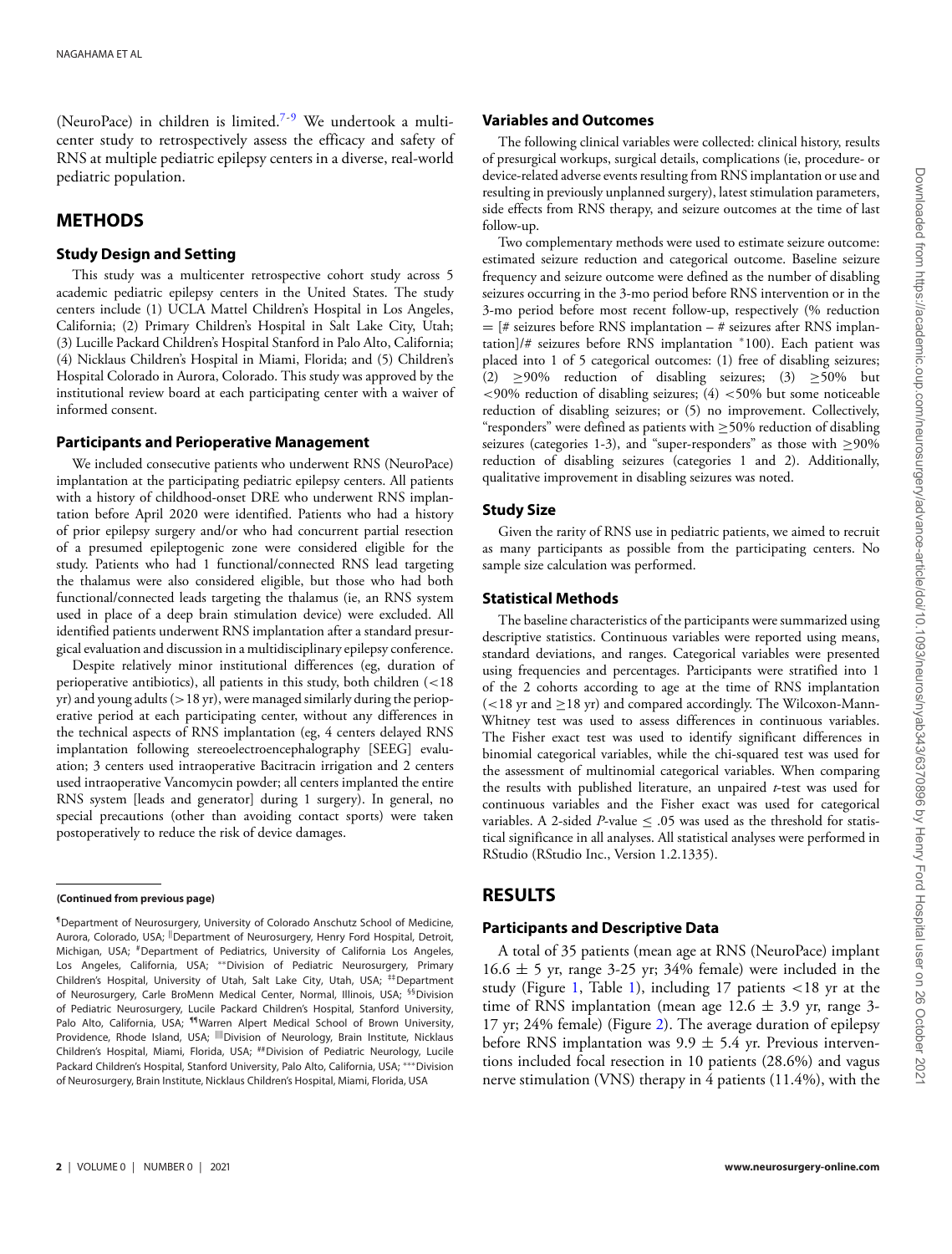<span id="page-4-0"></span>

low rate of prior VNS therapy partially reflecting the focal (up to 2) nature of epilepsy in these patients (thus candidates for RNS therapy).

All patients underwent invasive intracranial recordings before RNS implantation: SEEG alone in 15 patients (42.9%), craniotomy for placements of subdural cortical electrodes with/without depth electrodes in 14 patients (40.0%), and both methods in separate monitoring sessions in 6 patients (17.1%). Eighteen patients (51.4%) had an RNS system implanted at completion of the invasive recording, typically concurrent with the reoperative craniotomy and electrode removal.

The most common indication for use of RNS (Table [1\)](#page-5-0) was an epileptogenic zone involving primary motor/sensory area (13 patients[,](#page-6-0) 37.1%). Some patients had multiple indications. The number of electrodes placed ranged from 2 to 4 (mean 2.7, median 2); bilateral electrodes were placed in 7 cases (20.0%). The average follow-up duration was  $1.7 \pm 1.0$  yr  $(0.3-4.8 \text{ yr})$ . There were no significant differences in the evaluated variables between the age subgroups.

#### **Adverse Events and Complications**

There were 9 adverse events and complications (Table [2\)](#page-7-0). Five patients experienced side effects related to stimulation (see Table [2](#page-7-0) for details). Two patients required surgical wound washout and removal of the RNS system because of infection. Lead fracture occurred in 2 patients (5.7%): in 1 patient,  $\geq$ 50% seizure reduction was achieved initially, but lead fracture occurred  $∼2$  yr after surgery, presumably as a result of a fall unrelated

to seizures. Because of progressively diminishing verbal memory, removal of the RNS and left hippocampectomy were eventually performed. The second patient with a lead fracture achieved seizure freedom; high impedance was noted in the less active lead 7 mo after the implant, without requiring a surgical intervention. There were no statistically significant differences in the incidence of adverse events and complications between the age subgroups. No patients under 18 yr of age experienced complications requiring additional surgical interventions.

#### **Outcome Data**

One patient who underwent right frontal resection at the time of RNS placement with 2 strip electrodes placed over the ipsilateral primary motor area achieved seizure freedom without having the RNS system turned on. This patient and 2 patients explanted due to device infection were excluded from the outcome analysis (Table [3\)](#page-7-1). Of the 32 patients (91.4%), 2 patients (6%) achieved freedom from disabling seizures, 4 patients (13%) achieved  $\geq$ 90% freedom, 13 patients (41%) had  $\geq$ 50% freedom, 8 patients (25%) had <50% reduction of disabling seizures, and 5 patients (16%) experienced no improvement. For the subgroup of 17 patients under the age of 18 yr, 1 patient (6%) achieved freedom from disabling seizures, 3 patients (18%) achieved ≥90% freedom, 6 patients (35%) had ≥50% freedom, 3 patients (18%) had <50% reduction of disabling seizures, and 4 patients (24%) experienced no improvement. Many patients and/or family members noted qualitative improvement in the nature of their seizure events (decreased intensity or decreased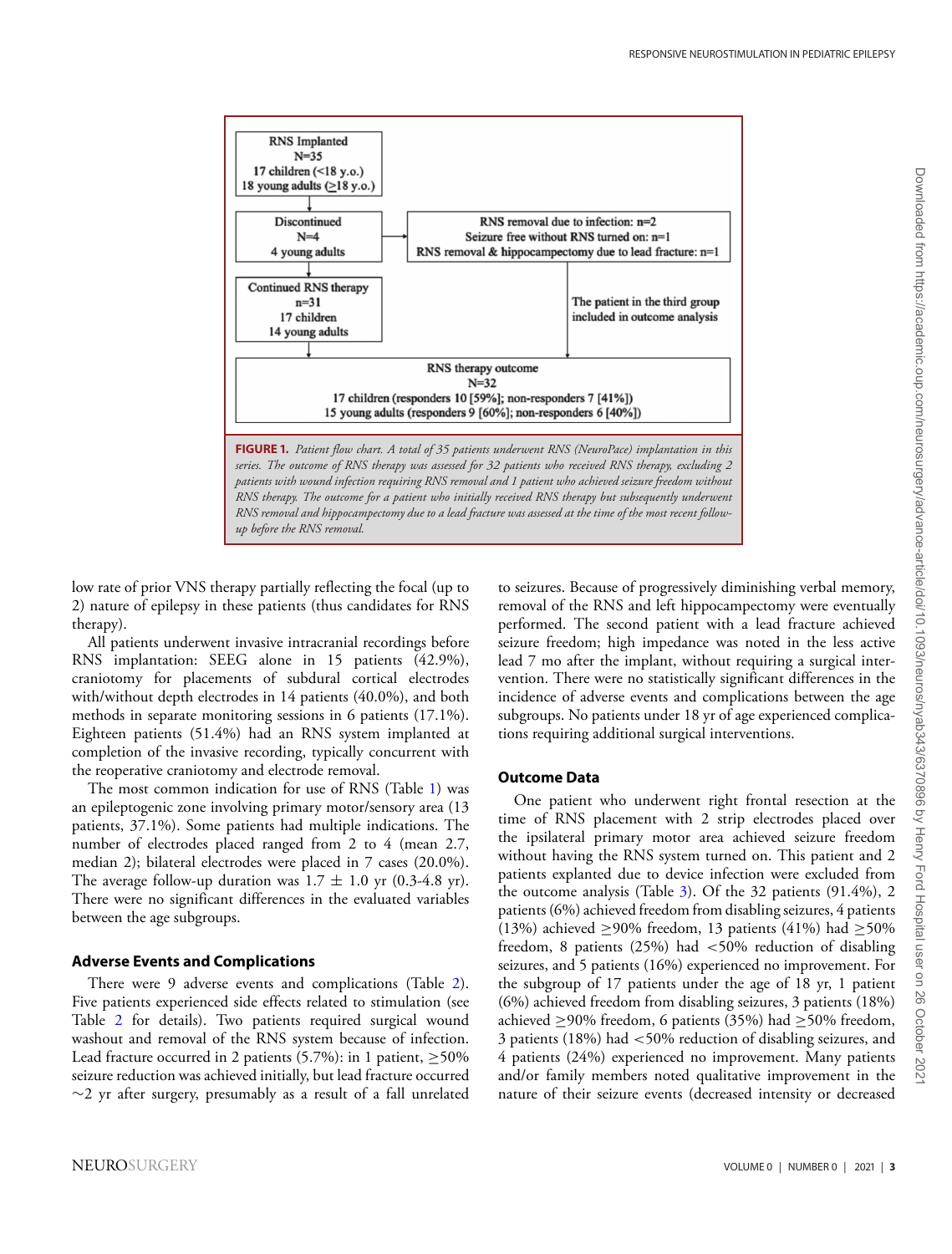<span id="page-5-0"></span>

| <b>TABLE 1. Baseline and Demographic Characteristics</b>     |                               |                               |                                |                   |
|--------------------------------------------------------------|-------------------------------|-------------------------------|--------------------------------|-------------------|
| <b>Characteristic</b>                                        | All patients ( $n = 35$ )     | Patients <18 yr $(n = 17)$    | Patients $\geq$ 18 yr (n = 18) | P-value           |
| Age at time of RNS (yr)                                      | $16.6 \pm 5 (3-25)$           | $12.6 \pm 3.9$ (3-17)         | $20.3 \pm 2 (18 - 25)$         | < 0.001a          |
| Age at seizure onset (yr)                                    | $6.7 \pm 4.5$ (0.5-18)        | $5.7 \pm 3.2$ (2-13)          | $7.6 \pm 5.4$ (0.5-18)         | .371              |
| Epilepsy duration before RNS (yr)                            | $9.9 \pm 5.4$ (1-20)          | $7.0 \pm 4.0$ (1-13.5)        | $12.7 \pm 5.3$ (4-20)          | .003 <sup>a</sup> |
| Female                                                       | 12 (34%)                      | 4 (24%)                       | 8 (44%)                        | .289              |
| Patient weight at time of RNS (kg)                           | $59.8 \pm 19.4$ (17.5-102.9)  | $53.8 \pm 25.4$ (17.5-102.9)  | $65.4 \pm 8.6$ (52.2-87.7)     | .049a             |
| Epilepsy syndrome                                            |                               |                               |                                | .486              |
| Multifocal                                                   | 10 (29%)                      | 6 (35%)                       | 4 (22%)                        |                   |
| Focal                                                        | 23 (66%)                      | 11 (65%)                      | 12 (67%)                       |                   |
| Generalized                                                  | 1(3%)                         | $\mathbf{0}$                  | 1(6%)                          |                   |
| Known genetic abnormality, name (n) <sup>b</sup>             |                               |                               |                                | .405              |
| CHRNB <sub>2</sub>                                           | $1(2.9\%)$                    | $1(5.9\%)$                    | $\mathbf{0}$                   |                   |
| Lennox-Gastaut                                               | $1(2.9\%)$                    | 0                             | $1(5.6\%)$                     |                   |
|                                                              |                               |                               |                                |                   |
| Pierre-Robin                                                 | $1(2.9\%)$                    | $1(5.9\%)$                    | $\overline{0}$                 |                   |
| $RELN + CACNA1H$                                             | $1(2.9\%)$                    | 0                             | $1(5.6\%)$                     |                   |
| Hx of infantile spams                                        | 2(6%)                         | $\mathbf{0}$                  | 2(11%)                         | .486              |
| <b>AEDs trialed</b>                                          |                               |                               |                                |                   |
| Previously trialed and discontinued                          | $4.4 \pm 2.9$ (1-11)          | $4.1 \pm 2.7$ (1-10)          | $4.7 \pm 3.2$ (1-11)           | .581              |
| In use at time of RNS                                        | $2.9 \pm 1.2$ (1-6)           | $2.7 \pm 1.4$ (1-6)           | $3.1 \pm 1.1$ (1-5)            | .111              |
| Structural abnormality on MRIC                               |                               |                               |                                | .708              |
| Cortical dysplasia                                           | 6 (17%)                       | 4 (24%)                       | 2(11%)                         |                   |
| Mesial temporal sclerosis                                    | 3(9%)                         | 1(6%)                         | 2(11%)                         |                   |
| Gliosis                                                      | 2(6%)                         | 1(6%)                         | 1(6%)                          |                   |
| Focus of T2 signal change                                    | 5(14%)                        | 2(12%)                        | 3(17%)                         |                   |
| Other                                                        | 1(3%)                         | 0                             | 1(6%)                          |                   |
| Other phase I workups performed                              |                               |                               |                                |                   |
| vEEG                                                         | 35 (100%)                     | 17 (100%)                     | 18 (100%)                      | 1.000             |
| <b>PET</b>                                                   | 30 (86%)                      | 15 (88%)                      | 15 (83%)                       | 1.000             |
| <b>MEG</b>                                                   | 10 (29%)                      | 5 (29%)                       | 5(28%)                         | 1.000             |
| Concordance if $\geq$ 2 used                                 | 22 (67%)                      | 9(56%)                        | 13 (77%)                       | .282              |
| Prior therapeutic surgery                                    |                               |                               |                                |                   |
| Focal resection                                              | 10 (29%)                      | 2(12%)                        | 8 (44%)                        | .059              |
| Vagus nerve stimulation                                      | 4 (11%)                       | $\mathbf 0$                   | 4 (22%)                        | .104              |
|                                                              |                               | $\mathbf{0}$                  |                                |                   |
| Corpus callosotomy                                           | 1(3%)                         |                               | 1(6%)                          | 1.000             |
| Other                                                        | 1(3%)                         | 0                             | 1(6%)                          | 1.000             |
| Phase II monitoring                                          |                               |                               |                                |                   |
| <b>SEEG</b>                                                  | 15 (43%)                      | 9(53%)                        | 6 (33%)                        | .314              |
| Craniotomy (cortical with/without<br>depth electrodes)       | 14 (40%)                      | 4(24%)                        | 10 (55%)                       | .086              |
| <b>Both</b>                                                  | 6(17%)                        | 4 (24%)                       | 2(11%)                         | .402              |
| Important technical differences                              |                               |                               |                                |                   |
| Resection at the time of RNS                                 | 4 (11%)                       | 0                             | 4 (22%)                        | .104              |
| RNS at the time of SEEG and/or<br>subdural electrode removal | 18 (51%)                      | 7(41%)                        | 11(61%)                        | .318              |
| Days of IC monitoring just prior to<br>RNS <sup>d</sup>      | $6.4 \pm 3.1$ (3-14)          | $7.3 \pm 3.9$ (4-14)          | $5.8 \pm 2.5$ (3-11)           | .513              |
| <b>Indication for RNS</b>                                    |                               |                               |                                |                   |
| Bitemporal                                                   | 5(14%)                        | 2(12%)                        | 3(17%)                         | 1.000             |
| Multifocal                                                   | 9(26%)                        | 5 (29%)                       | 4(22%)                         | .711              |
| Primary motor/sensory                                        | 13 (37%)                      | 5 (29%)                       | 8 (44%)                        | .489              |
| Language                                                     | 4(11%)                        | 2(12%)                        | $2(11\%)$                      | 1.000             |
| Preserved memory                                             |                               |                               |                                | .691              |
|                                                              | 7 (20%)                       | 4 (24%)                       | 3(17%)                         |                   |
| Difficult-to-access region (eg, insula)                      | 1(3%)                         | 0                             | 1(6%)                          | 1.000             |
| Total RNS leads (per patient):                               | $2.7 \pm 0.9$ (2-4)/2 $\pm$ 0 | $2.5 \pm 0.8$ (2-4)/2 $\pm$ 0 | $2.8 \pm 0.9$ (2-4)/2 $\pm$ 0  | .220/1.000        |
| implanted/connected<br>Depth implanted                       | $1.2 \pm 1.1$ (0-4)           | $1.3 \pm 1.1$ (0-4)           | $1.2 \pm 1.2$ (0-4)            | .726              |
|                                                              |                               |                               |                                |                   |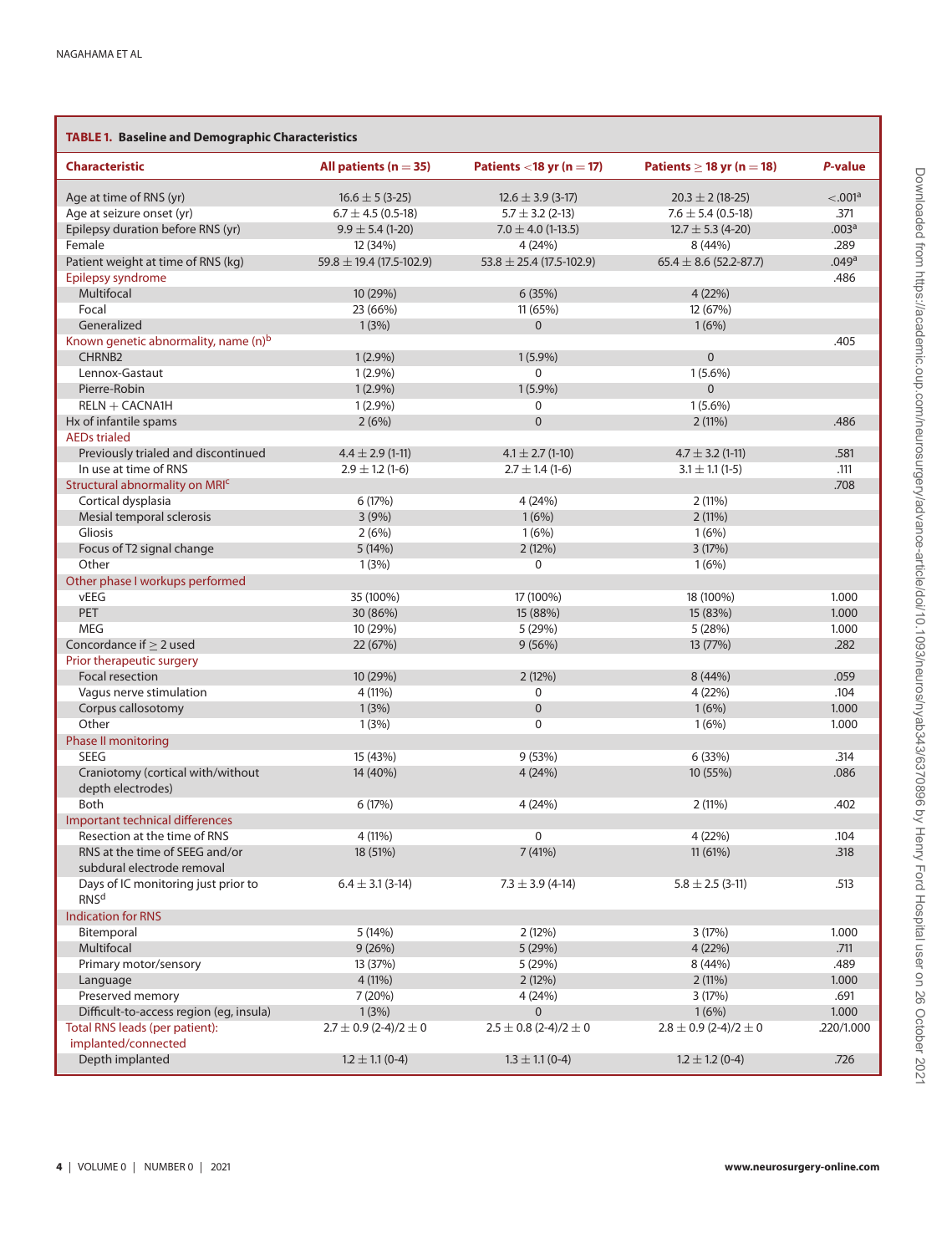<span id="page-6-1"></span>

| <b>TABLE 1. Continued</b> |                           |                             |                             |         |
|---------------------------|---------------------------|-----------------------------|-----------------------------|---------|
| <b>Characteristic</b>     | All patients ( $n = 35$ ) | Patients $<$ 18 yr (n = 17) | Patients $>$ 18 yr (n = 18) | P-value |
| Depth connected           | $1.1 \pm 0.9$ (0-2)       | $1.1 \pm 0.9$ (0-2)         | $1.1 \pm 0.9$ (0-2)         | 1.000   |
| Strip implanted           | $1.4 \pm 1.4$ (0-4)       | $1.2 \pm 1.2$ (0-4)         | $1.7 \pm 1.6$ (0-4)         | .400    |
| Strip connected           | $0.9 \pm 0.9$ (0-1)       | $0.9 \pm 0.9$ (0-2)         | $0.9 \pm 0.9$ (0-2)         | 1.000   |
| Unilateral (vs bilateral) | 28 (80%)                  | 14 (82%)                    | 14 (78%)                    | 1.000   |
| Follow-up duration (yr)   | $1.7 \pm 1.0$ (0.3-4.8)   | $1.3 \pm 0.7$ (0.3-2.6)     | $2.0 \pm 1.2$ (0.3-4.8)     | .133    |

RNS, responsive neurostimulation; IC, intracranial monitoring; vEEG, video electroencephalography; MEG, magneto encephalography; PET, positron emission tomography; SEEG, stereo-EEG; AED, antiepileptic drug.

ªStatistically significant with P-value ≤ 0.05.<br><sup>b</sup>Genetic testing was not performed on all patients; however, 4 patients were found to harbor single nucleotide polymorphisms or demonstrate a clinical syndrome associated epilepsy.

<sup>c</sup>Structural abnormalities noted on MRI did not necessarily localize to the suspected epileptogenic cortex and did not include MRI changes that were postsurgical in nature. "Other" refers to one patient with a convexity arachnoid cyst remote from the suspected region of seizure onset.

<sup>d</sup>The number of days for intracranial monitoring prior to RNS implantation surgery is reported as a possible risk factor for infection. This refers to cases in which RNS was implanted at the time of removal of intracranial electrodes after completion of phase II intracranial monitoring in the same operation. There was a trend toward increased utilization of craniotomy during phase II monitoring in young adults (55%) vs children (24%). Subsequently, to avoid performing multiple craniotomies, RNS implantation at the time of electrode removal was performed more often in young adults (61%) vs children (41%).

Data reported as mean  $+$  SD (min–max) or n  $\frac{96}{6}$ .

<span id="page-6-0"></span>

**FIGURE 2. A***-***C***, RNS (NeuroPace) placement in a 3-yr-old patient with multifocal seizure foci. The patient, who had been noted to have seizure foci involving the right insula and left inferior frontal area, underwent uncomplicated RNS placement with 2 depth leads targeting those areas.* **A***, Lateral and* **B***, anterior-posterior postoperative X-ray films show appropriate placement of the RNS device.* **C***, Coronal postoperative CT demonstrated appropriate placement of the RNS neurostimulator device along the contour of the left parietal area.*

duration). There was no significant difference in quantitative and qualitative effectiveness of RNS therapy between the age subgroups (Table [3\)](#page-7-1).

#### **Comparison With Previous Studies**

The baseline characteristics, adverse events and complications, and seizure outcomes from this series were compared with the results from the landmark randomized trial performed on an adult population by Heck et al<sup>2</sup> (Table [4\)](#page-8-0). There were statistically significant differences in the variables expected based on the age differences (eg, age at RNS implantation, epilepsy duration), as well as the percentage of the patients who underwent intracranial recordings before RNS implantation (*P* < .001). However, there were no statistically significant differences in the risks of adverse events and complications or in seizure outcome.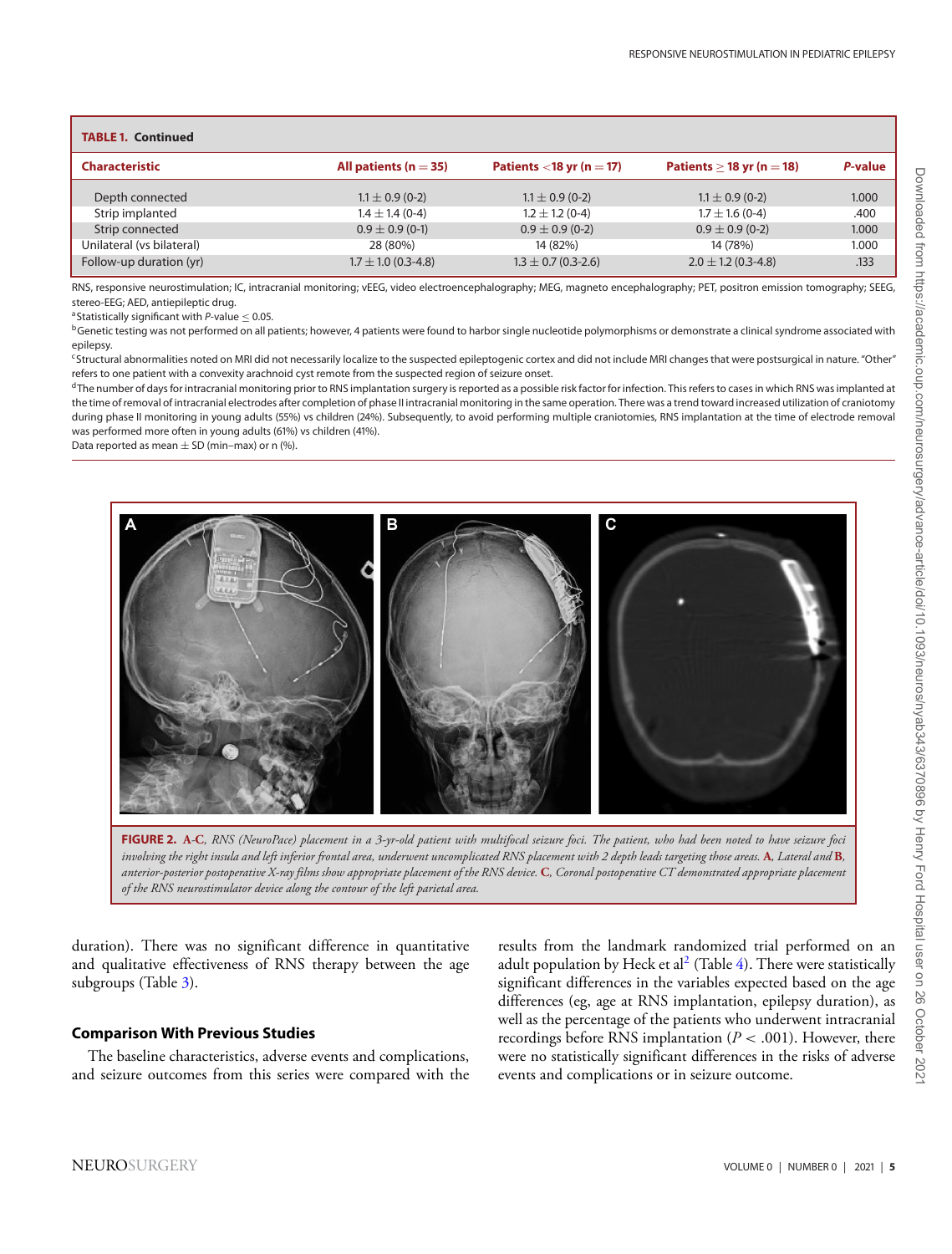| <u>IADLE 2. Auverse Events and Compileations That Resulted Hom implantation and/or Ose of RNS (Neuronace) System</u> |                           |                             |                                |         |  |
|----------------------------------------------------------------------------------------------------------------------|---------------------------|-----------------------------|--------------------------------|---------|--|
|                                                                                                                      | All patients ( $n = 35$ ) | Patients $<$ 18 yr (n = 17) | Patients $\geq$ 18 yr (n = 18) | P-value |  |
| Adverse events                                                                                                       |                           |                             |                                |         |  |
| Bothersome side effects related to<br>stimulation <sup>a</sup>                                                       | 5(14%)                    | 3(18%)                      | $2(11\%)$                      | .658    |  |
| Lead fracture not requiring revision                                                                                 | 1(3%)                     | 1(6%)                       | 0                              | .486    |  |
| <b>Complications (events resulting in</b>                                                                            |                           |                             |                                |         |  |
| unplanned surgical intervention)                                                                                     |                           |                             |                                |         |  |
| Infection <sup>b</sup>                                                                                               | 2(6%)                     | $\Omega$                    | $2(11\%)$                      | .486    |  |
| Hematoma evacuation                                                                                                  |                           | 0                           | 0                              | 1.000   |  |
| Hardware revision                                                                                                    |                           |                             |                                |         |  |
| Hardware failure <sup>c</sup>                                                                                        | 1(3%)                     | 0                           | 1(6%)                          | 1.000   |  |
| Lead revision due to misplacement                                                                                    |                           | 0                           | $\Omega$                       | 1.000   |  |

#### <span id="page-7-0"></span>**TABLE 2. Adverse Events and Complications That Resulted from Implantation and/or Use of RNS (NeuroPace) System**

RNS, responsive neurostimulation.

<sup>a</sup>One patient experienced intermittent, at times painful muscle spasms and dysesthetic pain in the right upper extremity. Two patients could not tolerate higher current on depth electrode stimulation without a painful sensation. One patient experienced tingle and vibration to right foot, a lower-extremity burning sensation, and occasional shock-like sensation in the right arm and leg. One patient experienced left eve twitching.

**BBoth cases of infection required hardware removal with antibiotic treatment. No cases of infection were treated with antibiotics alone without hardware removal. Both these 2** patients with infection requiring hardware removal were ≥ 18 yr old. Both patients underwent craniotomy for electrode placement. One of these patients underwent 9 d and the other 4 d of intracranial monitoring just prior to RNS implantation.

cThere was one instance of lead fracture 2 yr after implantation likely secondary to head trauma from an accidental mechanical fall, not related to seizures. Since the time of implantation, the patient's verbal memory had declined, so the decision was made to remove the RNS system and perform a hippocampectomy.

<span id="page-7-1"></span>

| TABLE 3. Outcomes for Patients Comparing a 3-Month Follow-up Period After RNS (Neuropace) With a 3-Month Presurgical Period |                             |                             |                                |         |
|-----------------------------------------------------------------------------------------------------------------------------|-----------------------------|-----------------------------|--------------------------------|---------|
| <b>Description</b>                                                                                                          | All patients ( $n = 32$ )   | Patients <18 yr $(n = 17)$  | Patients $\geq$ 18 yr (n = 15) | P-value |
| Estimated % reduction in seizures                                                                                           | $54.7 \pm 33.4$ (0-100)     | 54.4 $\pm$ 36.1 (0-100)     | $55.2 \pm 31.2$ (0-86)         | .894    |
| <b>Oualitative outcome</b>                                                                                                  |                             |                             |                                |         |
| Decreased intensity                                                                                                         | 16 (50%)                    | 11(65%)                     | 7(47%)                         | .477    |
| Decreased duration                                                                                                          | 13 (41%)                    | 9(53%)                      | 6(40%)                         | .502    |
| Less frequent                                                                                                               | 20 (63%)                    | 9(53%)                      | 12 (80%)                       | .148    |
| Lower incidence of secondary generalization                                                                                 | 10 (31%)                    | 5(29%)                      | 6(40%)                         | .712    |
| Seizure outcome category <sup>a</sup>                                                                                       |                             |                             |                                |         |
| Free of disabling seizures                                                                                                  | 2(6%)                       | 1(6%)                       | 1(7%)                          | 1.000   |
| >90% reduction                                                                                                              | 4(13%)                      | 3(18%)                      | 1(7%)                          | .603    |
| $>$ 50% but $<$ 90% reduction                                                                                               | 13 (41%)                    | 6(35%)                      | 7(47%)                         | .720    |
| $<$ 50% but some reduction                                                                                                  | 8(25%)                      | 3(18%)                      | 5(33%)                         | .424    |
| No improvement                                                                                                              | 5(16%)                      | 4 (24%)                     | 1(7%)                          | .338    |
| Stimulation parameters <sup>b</sup>                                                                                         |                             |                             |                                |         |
| Current (mA)                                                                                                                | $4 \pm 2.1 (0.5 - 7)$       | $3.7 \pm 2.2$ (0.5-7.0)     | $4.4 \pm 2(1 - 7)$             | .359    |
| Frequency (Hz)                                                                                                              | $189.7 \pm 31.7 (75 - 200)$ | $185.7 \pm 38.7 (75 - 200)$ | $194 \pm 20.8$ (125-200)       | .648    |
| Pulse width $(\mu S)$                                                                                                       | $160 \pm 0$                 | $160 \pm 0$                 | $160 \pm 0$                    | 1.000   |
| Burst duration (mS)                                                                                                         | $100 \pm 0$                 | $100 \pm 0$                 | $100 \pm 0$                    | 1.000   |
| Charge density ( $\mu$ C/cm <sup>2</sup> )                                                                                  | $2.2 \pm 0.9$ (0.5-3.5)     | $2 \pm 1 (0.5 - 3.5)$       | $2.4 \pm 0.8$ (1-3.5)          | .214    |

RNS, responsive neurostimulation.

<sup>a</sup>This categorical outcome is determined by the treating physician for each patient even if the information available is not sufficient to count the recent and baseline seizures over 3 mo and calculate % seizure reduction.

<sup>b</sup>Stimulation parameters are taken from the most recent clinical visit. Complete data for stimulation parameter were available for 29 out of 32 patients. Mean  $+$  SD (min–max) or n  $(%)$ .

## **DISCUSSION**

#### **Key Results**

The efficacy and safety of RNS (NeuroPace) have been well described in adults ( $\geq$ 18 yr),<sup>[2-](#page-9-1)[5](#page-9-5)</sup> but the literature describing the safety and efficacy in children is limited.<sup>[7](#page-9-3)[-9](#page-9-4)</sup> With the growing use of RNS in pediatric centers, there is a critical need to understand the efficacy and safety of RNS therapy in children. Our collective preliminary experience suggests that RNS is effective in reducing the number of disabling seizures in the majority of pediatric patients, is well tolerated, and can be performed with acceptable safety. The efficacy and safety profiles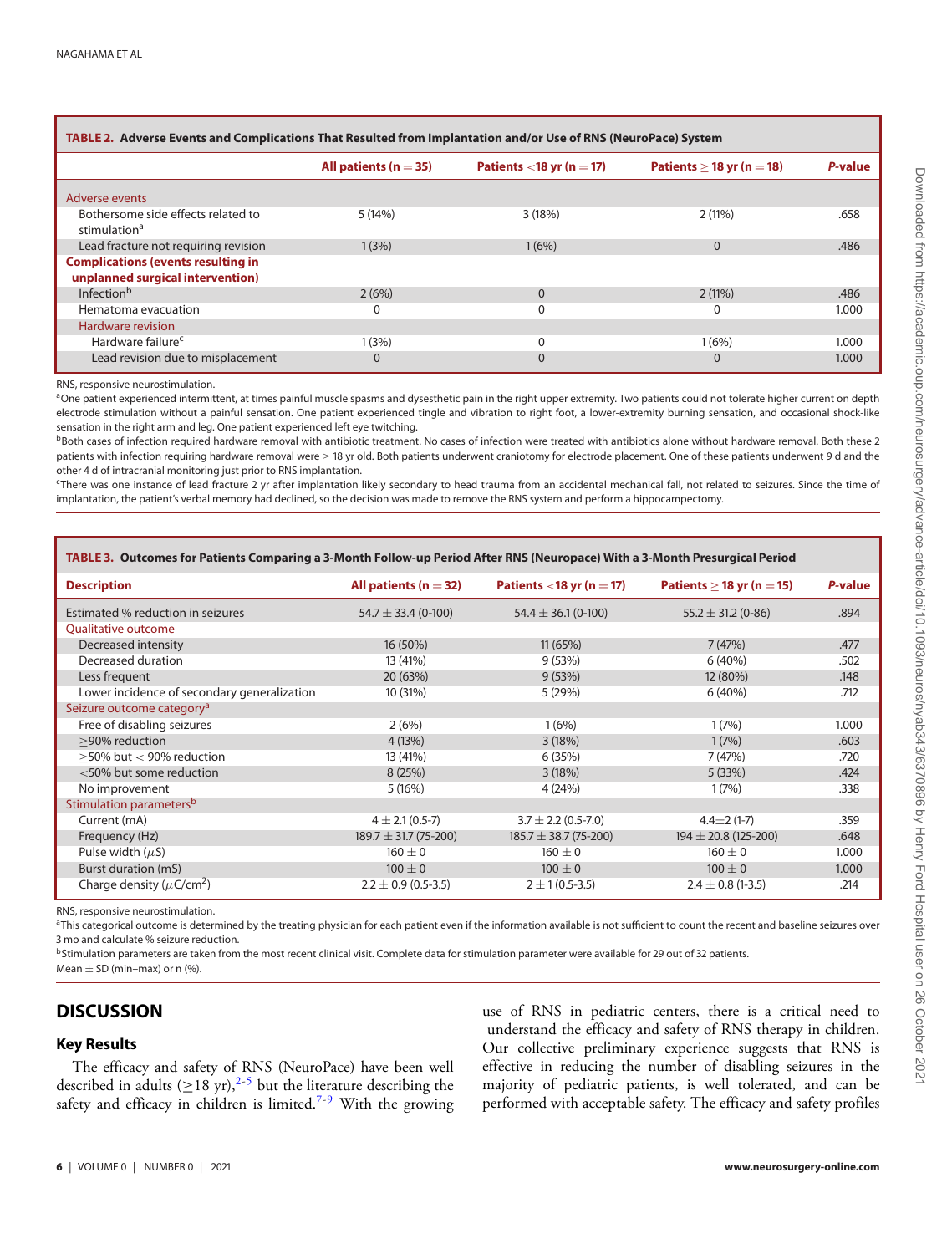<span id="page-8-0"></span>

|                                                               | <b>Heck et al cohort</b> | <b>This cohort</b>     | P-value              |
|---------------------------------------------------------------|--------------------------|------------------------|----------------------|
| <b>Baseline characteristics</b>                               |                          |                        |                      |
| Number of patients included                                   | 97                       | 35                     |                      |
| Age in years at time of RNS                                   | $34.0 \pm 11.5$ (18-60)  | $16.6 \pm 5 (3-25)$    | < 0.001a             |
| Epilepsy duration in years before RNS                         | $20.0 \pm 11.2$ (2-57)   | $6.7 \pm 4.5$ (0.5-18) | < 0.001 <sup>a</sup> |
| Female                                                        | 47 (48%)                 | 12 (34%)               | .169                 |
| AEDs at time of RNS                                           | $2.8 \pm 1.3$ (1-8)      | $2.9 \pm 1.2$ (1-6)    | .691                 |
| Prior therapeutic surgery                                     | 34 (35%)                 | 13 (37%)               | .839                 |
| Prior EEG monitoring with intracranial electrodes             | 63 (65%)                 | 35 (100%)              | < 0.001a             |
| Adverse events                                                |                          |                        |                      |
| Number of patients included                                   | 191                      | 35                     |                      |
| Infection                                                     | 7(4%)                    | 2(6%)                  | .633                 |
| Device lead revision                                          | 7(4%)                    | 1(3%)                  | 1.000                |
| Device lead damage                                            | 5(3%)                    | 2(6%)                  | .297                 |
| <b>Outcomes</b>                                               |                          |                        |                      |
| Number of patients included                                   | 183                      | 32                     |                      |
| Free of disabling seizures                                    | 16 (9%)                  | 2(6%)                  | 1.000                |
| 50% or greater reduction of disabling seizures ("responders") | 99 (54%)                 | 19 (59%)               | .701                 |
| Some reduction of disabling seizures                          | 150 (82%)                | 25 (78%)               | .624                 |

Statistically significant with P-value  $\leq$  .05.

Data reported as mean  $\pm$  SD (min-max) or n (%).

noted in this study are comparable with those in the adult literature.

#### **Interpretation**

With respect to the efficacy of RNS, the number of disabling seizures was reduced in 27 of 32 patients (84.4%). In particular, 19 of 32 patients (59.4%) achieved  $\geq$  50% reduction ("responders"), including 6 patients (18.8%) who achieved ≥90% reduction ("super-responders"). For the subgroup of the 17 patients under the age of 18 yr, the responder rate and super-responder rate were 58.8% and 23.5%, respectively. The responder rate in this pediatric series with the median follow-up duration of 1.8 yr is comparable with the results from the initial randomized study of the RNS system in adults (ie, 44% at 1 yr and 55% at [2](#page-9-1) yr).<sup>2</sup> The responder rate was not as high as the rates reported in a more recent multicenter adult RNS series (ie, 66% at 1 yr and 77% at 2 yr),  $10^{\circ}$  $10^{\circ}$  which could be at least partially explained by limited experience with pediatric RNS, the small number of patients included in the current study, and the diversity and complexity unique to pediatric epilepsy (eg, all the patients in this study required intracranial recordings, more extratemporal cases, diverse pathologies). Given the known improvement of seizure control over time with programming optimization and likely neuromodulatory effects of long-term stimulation therapy, $2,5,10$  $2,5,10$  $2,5,10$ seizure control may continue to improve in our cohort with longer follow-ups.

The rate of adverse events and complications in this series was comparable with those reported in the prior adult RNS studies. Three patients experienced clinically significant complications (2 patients with infection and 1 patient with a lead fracture)

requiring surgical interventions. These 3 patients were all  $\geq$ 18 yr at the time of RNS implant. None of the patients under 18 yr of age experienced complications.

## **Complexity and Diversity of Pediatric RNS**

In prior adult studies, 59% to 82% of the patients underwent preoperative workups with intracranial recording,  $2,3,5,10$  $2,3,5,10$  $2,3,5,10$  $2,3,5,10$  whereas all the patients in our series underwent intracranial recording. However, the type of intracranial recording used was variable across the institutions. In addition, the number of RNS leads placed was variable across the institutions, with some using 2 leads only and the others using a variable number of leads between 2 and 4. The strength of a multi-institutional cohort design is that the flexibility in clinician treatment strategies and variability in clinical pathologies are reflected, better approximating the true diversity seen in a pediatric population and increasing the generalizability of these results.

#### **Unique Considerations in Pediatric RNS**

As we expand use of RNS to the pediatric population, it is critical to consider how to determine the lower age limit. Considering this procedure invariably involves a craniectomy for device implantation, the benefits and potential harm based on the variable skull development in individual patients should be considered. Children experience rapid skull growth within the first 2 yr and reach ∼90% of the adult skull volume by 7 yr.<sup>[11](#page-9-8)</sup> There were 2 patients under 7 yr at the time of RNS implantation included in this study. The youngest was 3 yr of age at the time of RNS implantation, which is the youngest reported patient to undergo RNS implantation (personal